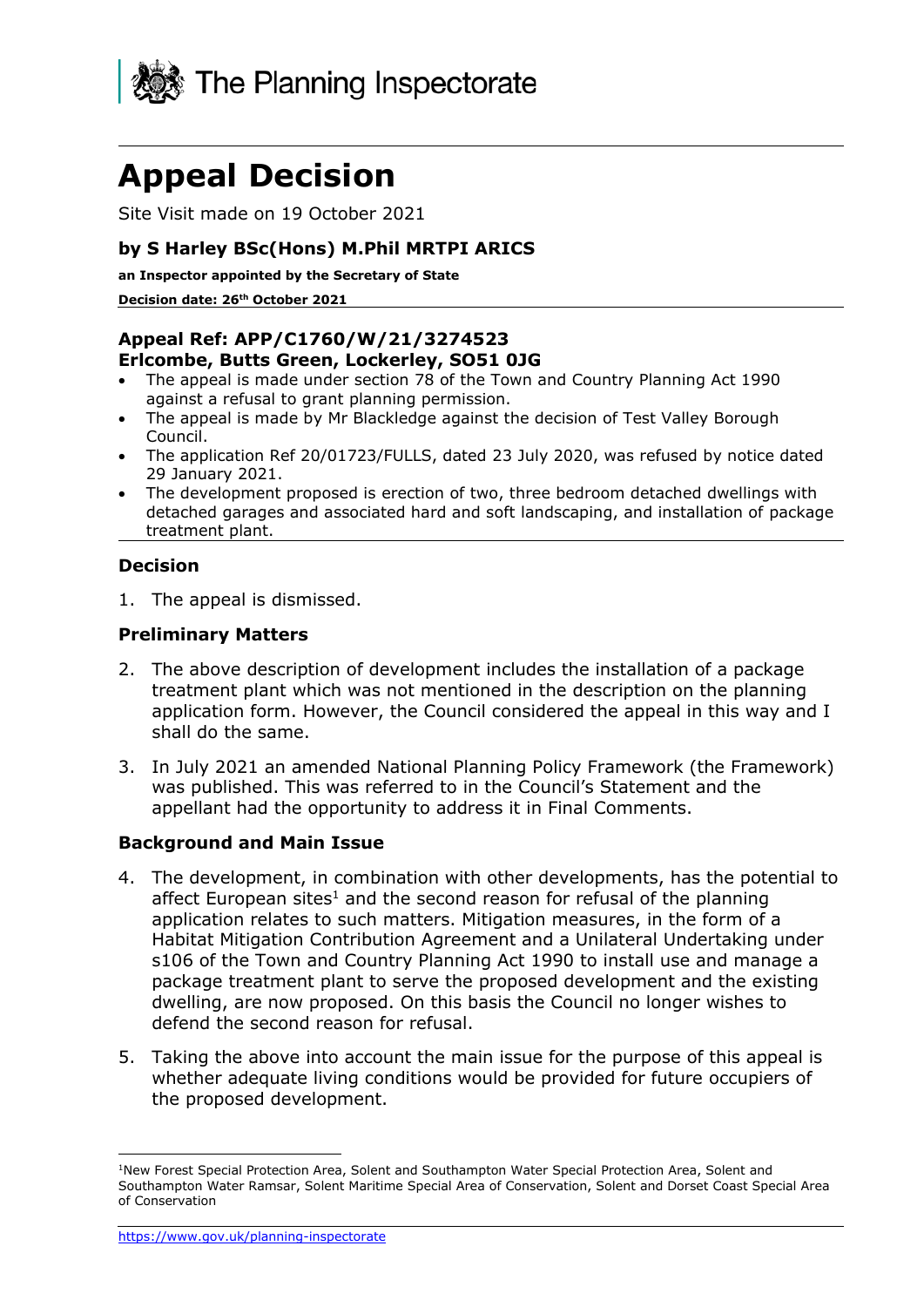#### **Reasons**

- 6. Policy COM2 of the Test Valley Borough Revised Local Plan Development Plan Document 2016 (the LP) provides in principle for development within the boundaries of settlements identified on the appropriate inset plan. The appeal site is in the Lockerley designated settlement boundary. Lockerley is defined as a rural village where, amongst other things, windfall development would be acceptable in principle provided other planning policies and material considerations are satisfied.
- 7. The host property, Erlcombe, is a detached house in a long, spacious plot. Its western side boundary adjoins, amongst others, the rear boundaries of the houses Tyndale, Bowmans and Crispins. The proposed dwellings would be positioned in a line in the garden behind the host house with the front elevations facing the shared boundary with Tyndale, Bowmans and Crispins. The dwelling proposed at Plot 2 would be parallel with that boundary at a distance of about 6m; the dwelling at Plot 1 would be at an angle to the boundary at a distance of about 6.5m at the closest point.
- 8. Due to the relatively short gardens of Tyndale, Bowmans and Crispins, (the kitchen wall of Crispins is some 5.6m from the shared boundary), even with a fence, the front windows of the proposed dwellings would be overlooked by the many windows in the rear elevations of Tyndale, Bowmans and Crispins. This would result in a poor level of privacy for occupiers of the proposed dwellings.
- 9. To address this the appellant has proposed that louvres be fitted to all the ground floor windows facing the western boundary. However, this would reduce sunlight and daylight resulting in gloomy and oppressive living conditions inside the proposed dwellings. This would be the case given the length of the open plan kitchen/dining/living areas. The louvres would be in the control of future occupiers of the proposed dwellings and, if removed or angled to improve daylight, would be likely to result in overlooking into first floor windows of the adjacent properties because of the relative positions of the existing and proposed properties. Moreover, even if it were reasonable to require louvres by condition, enforcing the way in which they were used would be difficult and intrusive. In addition, there would only be high level roof lights for first floor bedrooms facing the western boundary to ensure there would be no mutual overlooking between the existing and proposed dwellings. Relying on such contrived mechanisms for two new dwellings would not amount to good design.
- 10. The additional window in the flank elevations to the living room areas would be close to a hedge and close boarded fence respectively. Accordingly they would not so substantially improve light into, or outlook from, the proposed living accommodation as to overcome the harm identified above.
- 11. To the east the appeal site shares a boundary with the grounds of a local school and The School House. Given the distance between them, and the angle of the proposed dwelling on Plot 1, there would be no overlooking or over shadowing of windows in The School House or the school. There are substantial trees in the school grounds and additional tree and hedge planting is proposed as part of the development to help preserve privacy in the school grounds and the garden of The School House. However, these would cause over-shadowing of the rear garden areas of the proposed dwellings. This has not been taken account of in the submitted shadow diagrams because the Tree Officer did not specifically mention it. Nevertheless, this remains a material consideration. I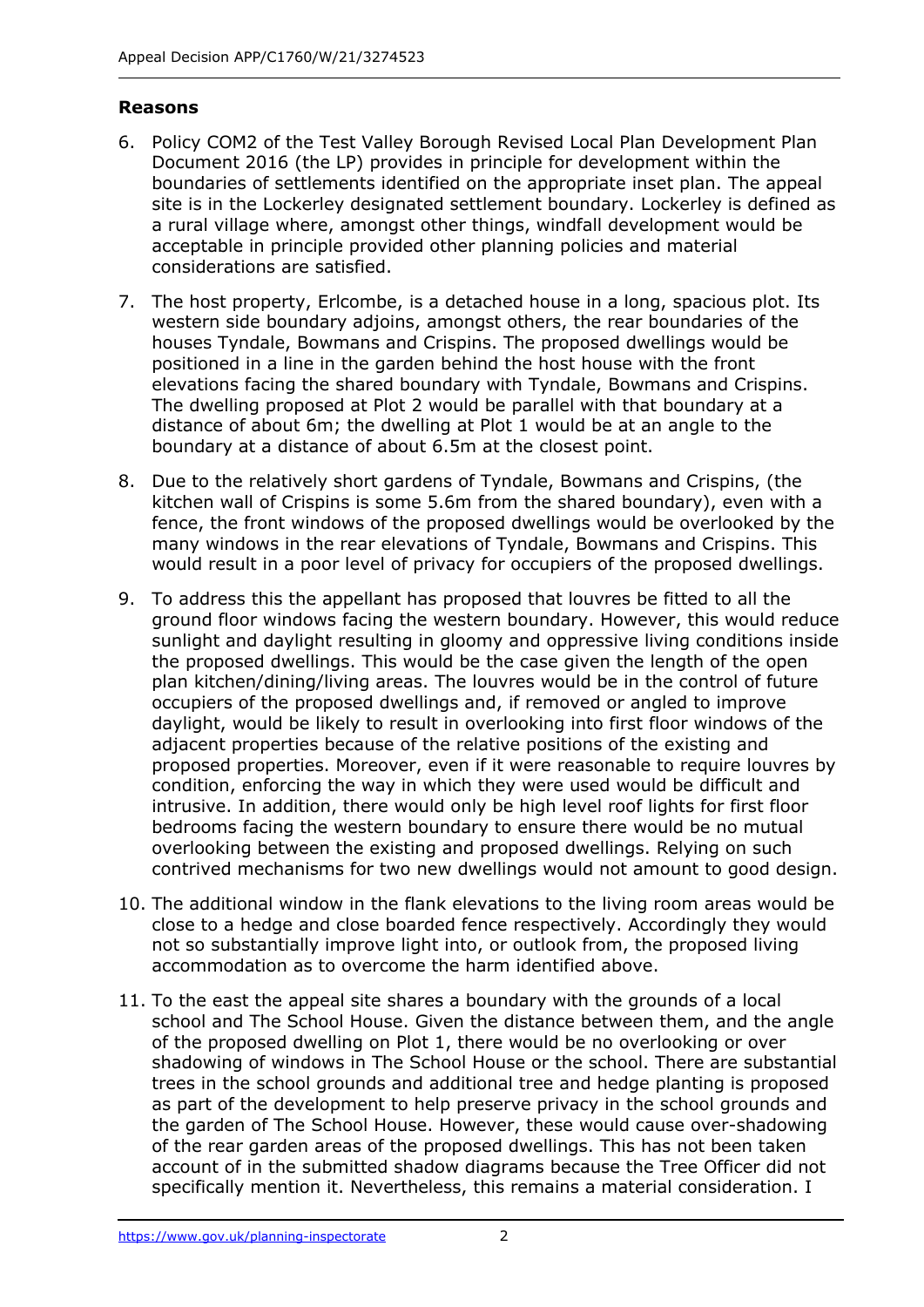acknowledge that the Decision Notice does not specifically mention the gardens. However, in my experience "dwellings" is often used to refer to a house and its garden and it is clear from the Officer Report that the Council considered the proposed gardens to be part of the development and to be inadequate because of the extent of over-shadowing.

12. For the reasons set out above I conclude the proposed development would not provide adequate living conditions for future occupiers of the proposed dwellings and their gardens in terms of privacy, daylight and sunlight. It would not amount to good design in these respects. Accordingly the proposed development would conflict with Policy LHW4 of the LP and those principles of the Framework that seek a good standard of amenity for all. In conflicting with Policy LHW4 the proposal also technically conflicts with COM2 in that the latter requires development to be appropriate in terms of the other policies of the LP.

#### **Other Matters**

- 13. The proposal, in combination with other development, has the potential to effect European sites due to an increase in recreational disturbance and an increase in nitrates entering the Solent catchment area. Following an Appropriate Assessment the Council and Natural England are satisfied that the proposed measures would appropriately mitigate all identified adverse effects that could potentially occur. I have no compelling reason to conclude differently even though I have not seen the completed Habitat Mitigation Contribution Agreement or proof of title. In view of my conclusion in relation to the main issue it is not necessary or appropriate for me to put the appellant to further trouble or expense in supplying these documents in relation to this appeal.
- 14. Neighbours are concerned about potential noise from the proposed package treatment plant. Had my conclusion on the main issue been otherwise I would have sought further information on this but, in the circumstances, it is not necessary or appropriate for me to do so.
- 15. The appeal proposal was developed to address concerns raised in relation to an earlier proposal which was withdrawn. The appellant has expressed surprise with the way in which the Council handled the application given the views of the Case Officer prior to the issue of the decision on the planning application. However, these matters do not affect the material considerations in respect of the appeal proposal and I have reached my own conclusions based on the evidence before me.
- 16. The Council has indicated a 6.27 year supply of deliverable housing land and over the last three years the Housing Delivery Test indicates a score of 173%. There is no dispute between the Parties on this matter and I see no reason to doubt the available evidence.

## **Planning Balance and Conclusion**

17. Whilst I acknowledge comments made by third parties, I note that the Council considers the proposed dwellings would be of an acceptable architectural design and has no objections in respect of parking, access, garden size, outlook from neighbouring properties, noise, effect on trees or on-site biodiversity. I find no compelling reason to conclude differently and the proposal would satisfy Policies of the LP in these respects. However, all developments should be